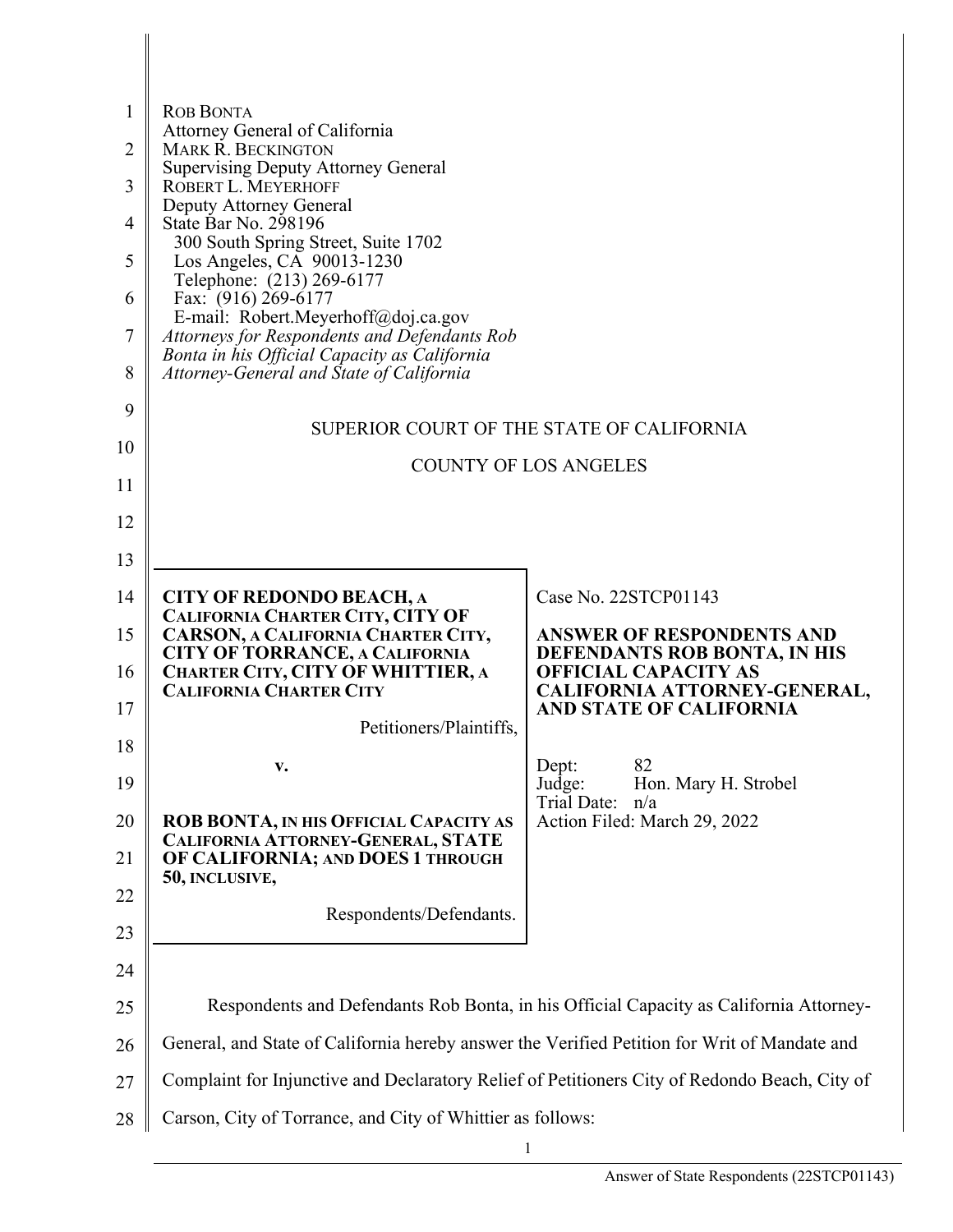1 2 3 4 1. Paragraph No. 1. This paragraph consists of allegations that contain argument and legal contentions and legal authorities that speak for themselves, requiring no response by Respondents. To the extent that a response is required, Respondents deny each and every allegation.

5 6 7 8 2. Paragraph No. 2. This paragraph consists of allegations that contain argument and legal contentions and legal authorities that speak for themselves, requiring no response by Respondents. To the extent that a response is required, Respondents deny each and every allegation.

9 10 11 12 3. Paragraph No. 3. This paragraph consists of allegations that contain argument and legal contentions and legal authorities that speak for themselves, requiring no response by Respondents. To the extent that a response is required, Respondents deny each and every allegation.

13 14 15 16 17 18 19 4. Paragraph No. 4. Respondents admit that the Legislature enacted Senate Bill 9 (SB 9). Respondents further admit that SB 9 provides for a ministerial approval process for property owners to subdivide, subject to restrictions, a residential parcel into two lots and to build up to two units on each resulting lot and that one single-family parcel may now have up to four units. The remainder of this paragraph consists of allegations that contain argument and legal contentions, requiring no response by Respondents. To the extent that a response is required, Respondents deny each and every such allegation.

20 21 22 23 24 5. Paragraph No. 5. Respondents admit that SB 9 cites affordable housing as a matter of statewide concern and that SB 9 does not impose affordability covenants or income restrictions. The remainder of this paragraph consists of allegations that contain argument and legal contentions, requiring no response by Respondents. To the extent that a response is required, Respondents deny each and every such remaining allegation.

25 26 27 6. Paragraph No. 6. This paragraph consists of allegations that contain argument and legal contentions, requiring no response by Respondents. To the extent that a response is required, Respondents deny each and every allegation.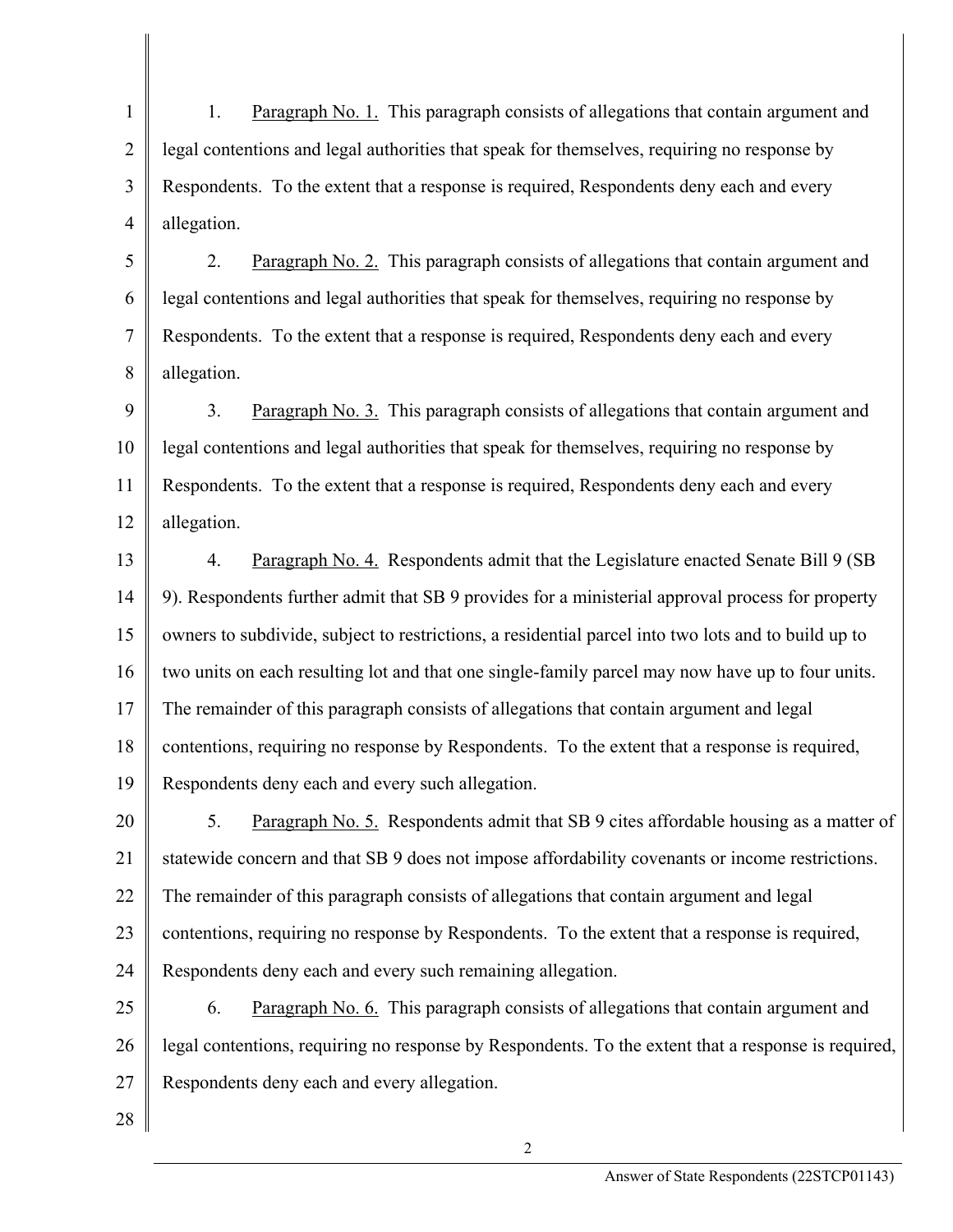1 2 3 4 5 6 7 8 9 10 11 12 13 14 15 16 17 18 19 20 21 22 23 24 25 26 27 28 3 7. Paragraph No. 7. Respondents admit that SB 9 allows for the denial of a project that would have specific, adverse impact and for the imposition of objective zoning standards, subdivision standards, and design standards. The remainder of this paragraph consists of allegations that contain argument and legal contentions, requiring no response by Respondents. To the extent that a response is required, Respondents deny each and every such allegation. 8. Paragraph No. 8. This paragraph consists of allegations that contain argument and legal contentions, requiring no response by Respondents. To the extent that a response is required, Respondents deny each and every allegation. 9. Paragraph No. 9. Respondents lack sufficient information or belief to respond to the allegations in this paragraph, and on that basis deny each and every allegation. 10. Paragraph No. 10. This paragraph consists of allegations that contain argument and legal contentions, requiring no response by Respondents. To the extent that a response is required, Respondents deny each and every allegation. 11. Paragraph No. 11. This paragraph consists of allegations that contain argument and legal contentions, requiring no response by Respondents. To the extent that a response is required, Respondents deny each and every allegation. 12. Paragraph No. 12. Respondents lack sufficient information or belief to respond to the allegations in this paragraph, and on that basis deny each and every allegation. 13. Paragraph No. 13. Respondents lack sufficient information or belief to respond to the allegations in this paragraph, and on that basis deny each and every allegation. 14. Paragraph No. 14. Respondents lack sufficient information or belief to respond to the allegations in this paragraph, and on that basis deny each and every allegation. 15. Paragraph No. 15. Respondents lack sufficient information or belief to respond to the allegations in this paragraph, and on that basis deny each and every allegation. 16. Paragraph No. 16. Respondents lack sufficient information or belief to respond to the allegations in this paragraph, and on that basis deny each and every allegation. 17. Paragraph No. 17. Respondents lack sufficient information or belief to respond to the allegations in this paragraph, and on that basis deny each and every allegation.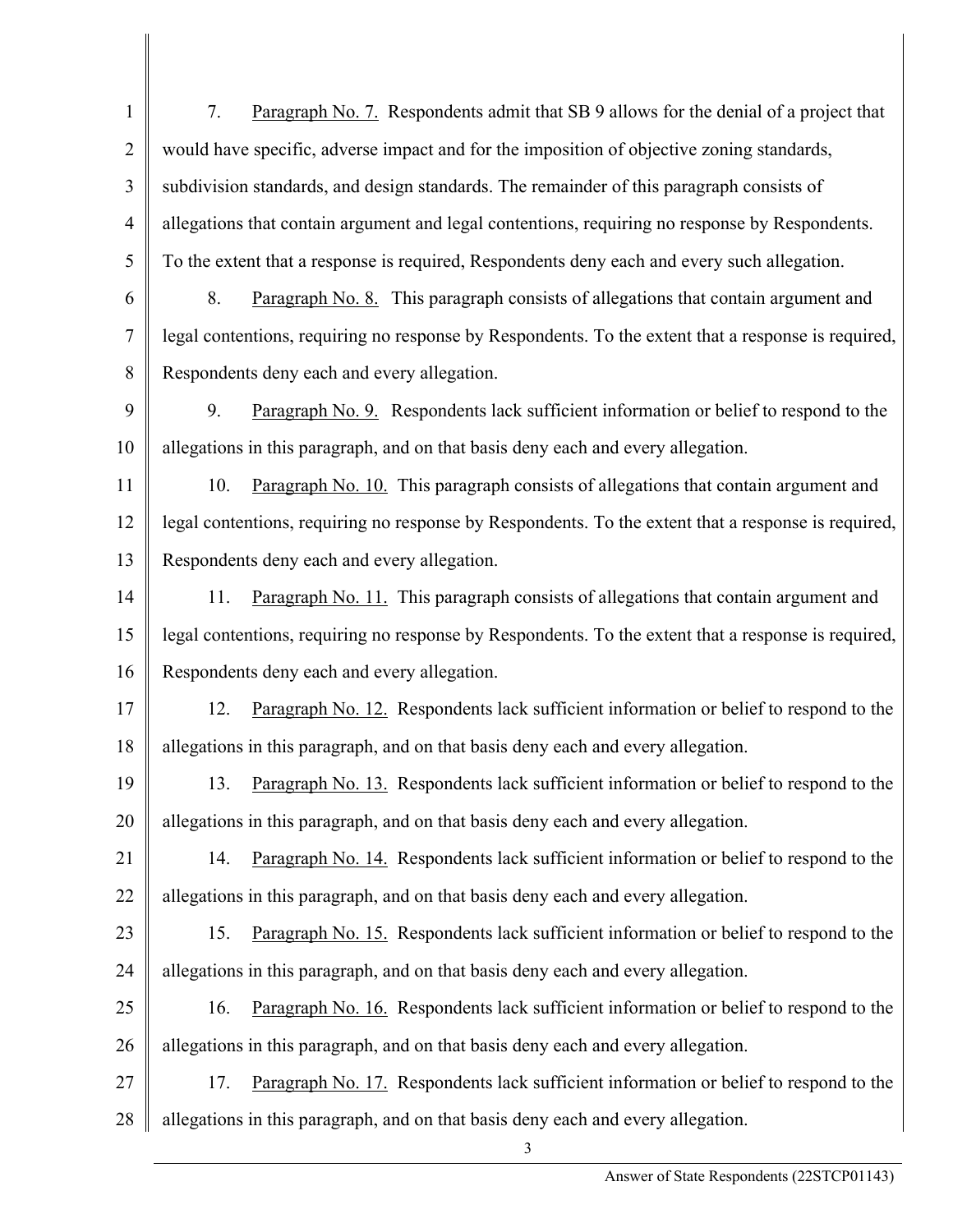- 1 2 18. Paragraph No. 18. Respondents lack sufficient information or belief to respond to the allegations in this paragraph, and on that basis deny each and every allegation.
- 3 4 19. Paragraph No. 19. Respondents lack sufficient information or belief to respond to the allegations in this paragraph, and on that basis deny each and every allegation.
- 5 6 20. Paragraph No. 20. Respondents admit that Redondo Beach, Carson, Torrance, and Whittier are collectively referred to as "Petitioners" in the Petition.
- 7 8 9 10 11 12 21. Paragraph No. 21. Respondents admit that Rob Bonta is the Attorney General of the State of California, that he is the "chief law officer" of the State and has various duties under California law, and that he is sued in his official capacity. The remainder of this paragraph consists of allegations that contain argument and legal contentions, requiring no response by Respondents. To the extent that a response is required, Respondents deny each and every such allegation.
- 13 14 15 16 22. Paragraph No. 22. Respondents admit that the State of California is a U.S. State. The remainder of this paragraph consists of allegations that contain argument and legal contentions, requiring no response by Respondents. To the extent that a response is required, Respondents deny each and every such allegation.
- 17 18 23. Paragraph No. 23. Respondents admit that Rob Bonta and the State of California are collectively referred to as "Respondents" in the Petition.
- 19 20 24. Paragraph No. 24. Respondents lack sufficient information or belief to respond to the allegations in this paragraph, and on that basis deny each and every allegation.
- 21 22 23 25. Paragraph No. 25. This paragraph consists of allegations that contain argument and legal contentions, requiring no response by Respondents. To the extent that a response is required, Respondents deny each and every allegation.
- 24 25 26 27 26. Paragraph No. 26. Respondents admit the Attorney General maintains an office in Los Angeles County. The remainder of this paragraph consists of allegations that contain legal contentions, requiring no response by Respondents. To the extent that a response is required, Respondents deny each and every such allegation.
- 28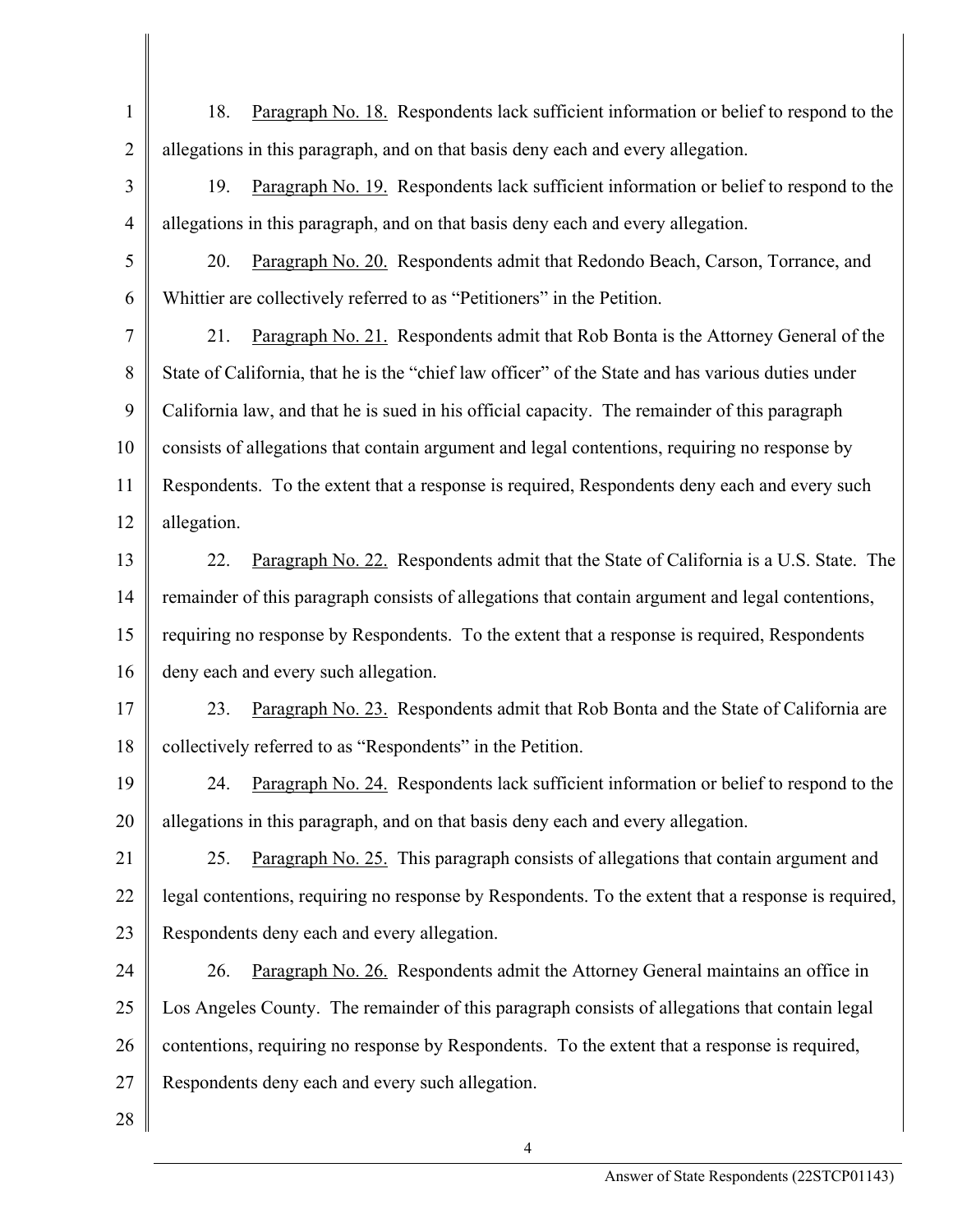1 2 3 4 27. Paragraph No. 27. This paragraph contains allegations that cite constitutional provisions, which speak for themselves. Respondents deny any allegations that misstate the law. To the extent that a further response is required, Respondents deny each and every other allegation.

5 6 7 8 28. Paragraph No. 28. Respondents admit that SB 9 was signed into law by Governor Gavin Newsom, was filed with the Secretary of State on September 16, 2021, and became effective on January 1, 2022, and that Petitioners have attached to the Petition what they assert to be a true and correct copy of SB 9 as chaptered and enrolled.

9 10 11 29. Paragraph No. 29. This paragraph contains allegations that cite statutory provisions, which speak for themselves. Respondents deny any allegations that misstate the law. To the extent that a further response is required, Respondents deny each and every other allegation.

12 13 14 30. Paragraph No. 30. This paragraph contains allegations that cite statutory provisions, which speak for themselves. Respondents deny any allegations that misstate the law. To the extent that a further response is required, Respondents deny each and every other allegation.

15 16 17 31. Paragraph No. 31. This paragraph contains allegations that cite statutory provisions, which speak for themselves. Respondents deny any allegations that misstate the law. To the extent that a further response is required, Respondents deny each and every other allegation.

18 19 20 32. Paragraph No. 32. This paragraph contains allegations that cite statutory provisions, which speak for themselves. Respondents deny any allegations that misstate the law. To the extent that a further response is required, Respondents deny each and every other allegation.

21 22 23 33. Paragraph No. 33. This paragraph contains allegations that cite statutory provisions, which speak for themselves. Respondents deny any allegations that misstate the law. To the extent that a further response is required, Respondents deny each and every other allegation.

24 25 26 34. Paragraph No. 34. This paragraph contains allegations that cite statutory provisions, which speak for themselves. Respondents deny any allegations that misstate the law. To the extent that a further response is required, Respondents deny each and every other allegation.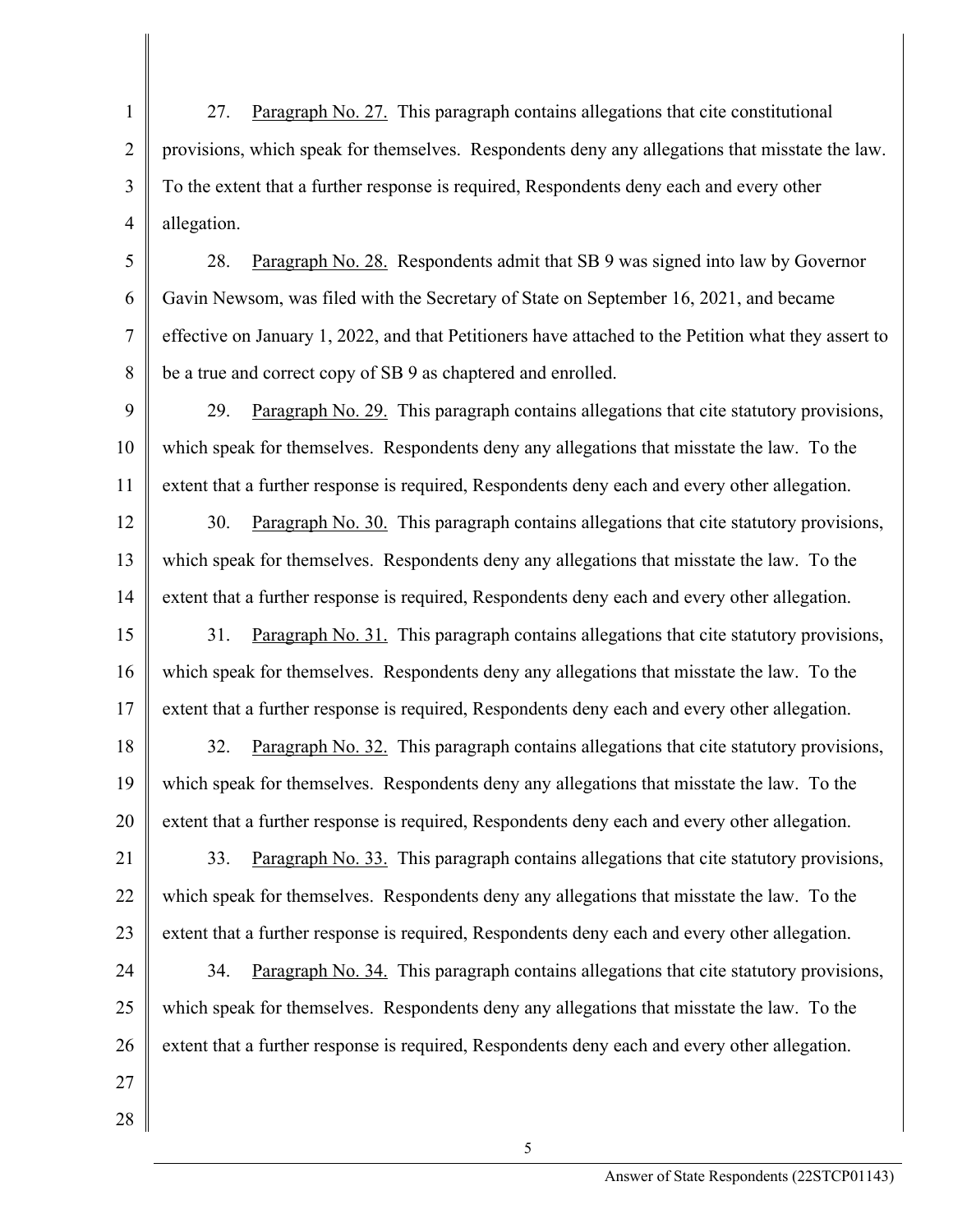1 2 3 35. Paragraph No. 35. This paragraph contains allegations that cite statutory provisions, which speak for themselves. Respondents deny any allegations that misstate the law. To the extent that a further response is required, Respondents deny each and every other allegation.

36. Paragraph No. 36. This paragraph contains allegations that cite statutory provisions, which speak for themselves. Respondents deny any allegations that misstate the law. To the extent that a further response is required, Respondents deny each and every other allegation.

37. Paragraph No. 37. This paragraph contains allegations that cite statutory provisions, which speak for themselves. Respondents deny any allegations that misstate the law. To the extent that a further response is required, Respondents deny each and every other allegation.

10 11 12 38. Paragraph No. 38. This paragraph contains allegations that cite statutory provisions, which speak for themselves. Respondents deny any allegations that misstate the law. To the extent that a further response is required, Respondents deny each and every other allegation.

13 14 15 39. Paragraph No. 39. This paragraph contains allegations that cite statutory provisions, which speak for themselves. Respondents deny any allegations that misstate the law. To the extent that a further response is required, Respondents deny each and every other allegation.

16 17 18 40. Paragraph No. 40. This paragraph contains allegations that cite statutory provisions, which speak for themselves. Respondents deny any allegations that misstate the law. To the extent that a further response is required, Respondents deny each and every other allegation.

19 20 21 22 23 24 41. Paragraph No. 41. Respondents admit that SB 9 states that the "Legislature finds and declares that ensuring access to affordable housing is a matter of statewide concern and not a municipal affair as that term is used in Section 5 of Article XI of the California Constitution." The remainder of this paragraph consists of allegations that contain argument and legal contentions, requiring no response by Respondents. To the extent that a response is required, Respondents deny each and every such allegation.

25 26 27 42. Paragraph No. 42. This paragraph contains allegations that cite statutory provisions, which speak for themselves. Respondents deny any allegations that misstate the law. To the extent that a further response is required, Respondents deny each and every other allegation.

6

28

4

5

6

7

8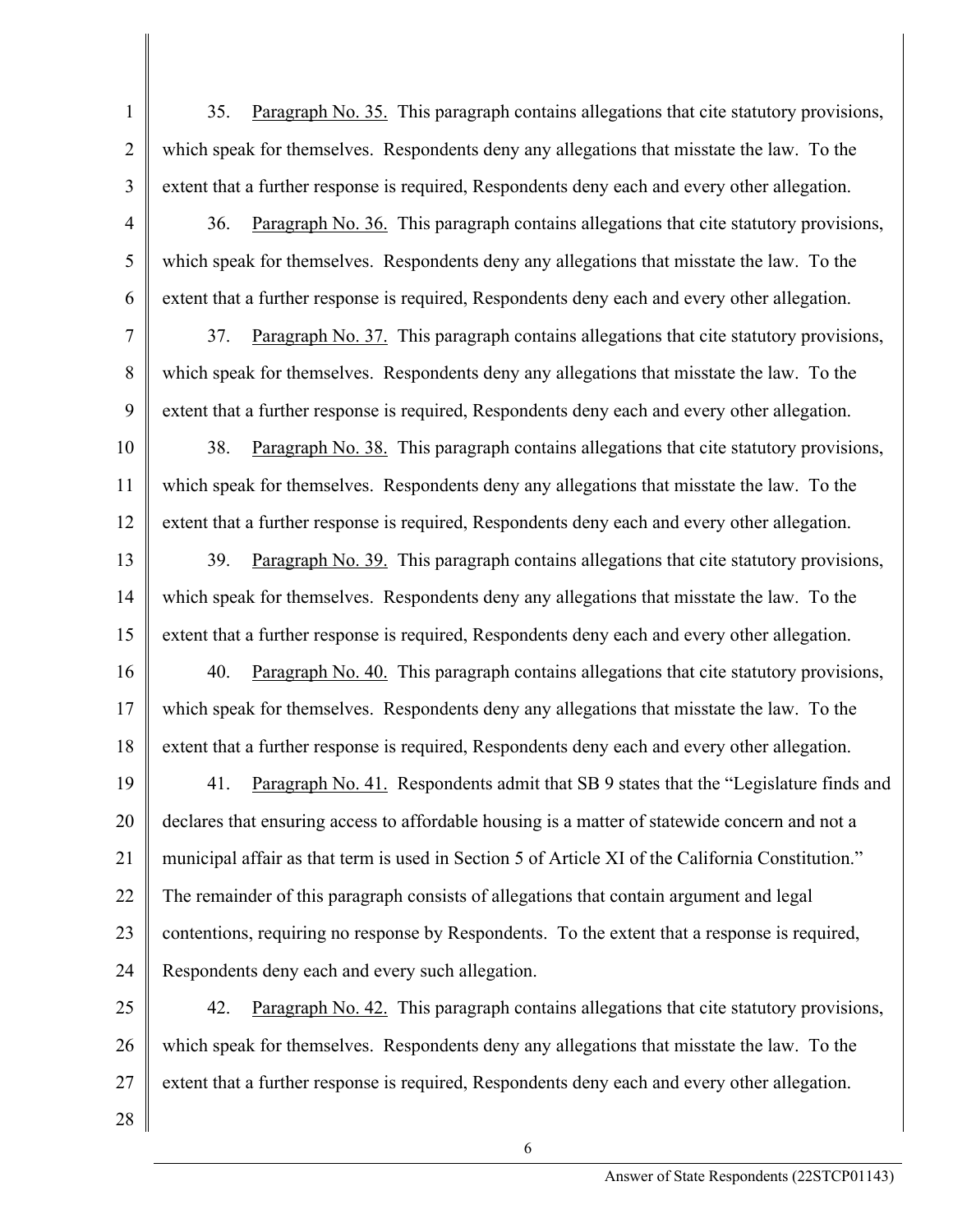1 2 3 4 5 6 7 8 9 10 11 12 13 14 15 16 17 18 19 20 21 22 23 24 25 26 27 28 7 43. Paragraph No. 43. Respondents lack sufficient information or belief to respond to the allegations in this paragraph, and on that basis deny each and every allegation. 44. Paragraph No. 44. Respondents lack sufficient information or belief to respond to the allegations in this paragraph, and on that basis deny each and every allegation. 45. Paragraph No. 45. Respondents lack sufficient information or belief to respond to the allegations in this paragraph, and on that basis deny each and every allegation. 46. Paragraph No. 46. Respondents lack sufficient information or belief to respond to the allegations in this paragraph, and on that basis deny each and every allegation. 47. Paragraph No. 47. This paragraph contains allegations that cite statutory provisions, which speak for themselves. Respondents deny any allegations that misstate the law. To the extent that a further response is required, Respondents deny each and every other allegation. 48. Paragraph No. 48. Respondents incorporate by reference the answers in Paragraphs 1 through 47 above. 49. Paragraph No. 49. This paragraph consists of allegations that contain argument and legal contentions, requiring no response by Respondents. To the extent that a response is required, Respondents deny each and every allegation. 50. Paragraph No. 50. This paragraph consists of allegations that contain argument and legal contentions, requiring no response by Respondents. To the extent that a response is required, Respondents deny each and every allegation. 51. Paragraph No. 51. This paragraph consists of allegations that contain argument and legal contentions, requiring no response by Respondents. To the extent that a response is required, Respondents deny each and every allegation. 52. Paragraph No. 52. This paragraph consists of allegations that contain argument and legal contentions, requiring no response by Respondents. To the extent that a response is required, Respondents deny each and every allegation. 53. Paragraph No. 53. This paragraph consists of allegations that contain argument and legal contentions, requiring no response by Respondents. To the extent that a response is required, Respondents deny each and every allegation.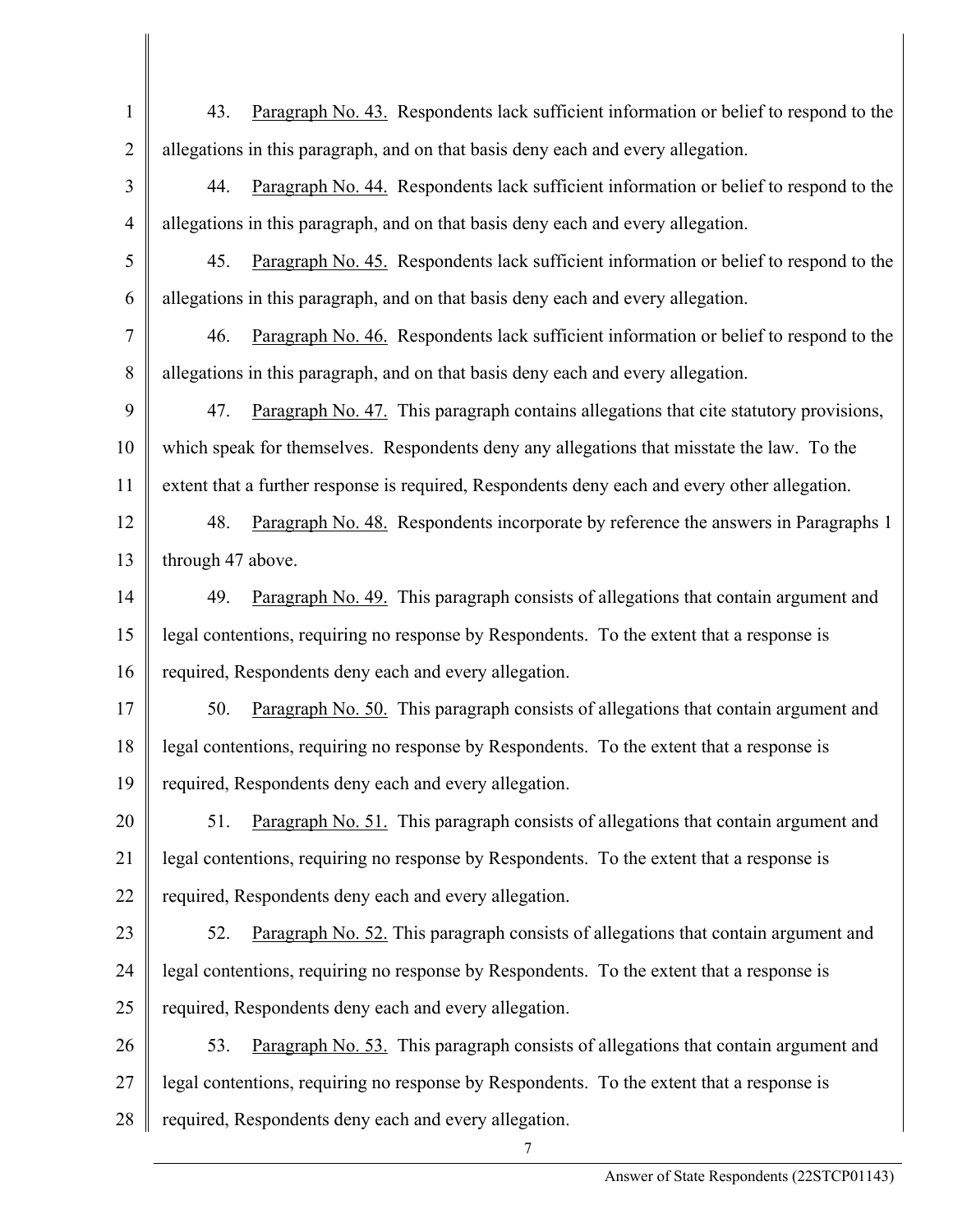1 2 3 4 5 54. Paragraph No. 54. This paragraph consists of allegations that contain argument and legal contentions. Respondents lack sufficient information or belief to respond to the allegations concerning the alleged partnership between the City of Redondo Beach and County of Los Angeles, and on that basis deny each and every such allegation. To the extent that a response is otherwise required, Respondents deny each and every remaining allegation.

6

7

8

55. Paragraph No. 55. This paragraph consists of allegations that contain argument and legal contentions, requiring no response by Respondents. To the extent that a response is required, Respondents deny each and every allegation.

9 10 11 56. Paragraph No. 56. This paragraph consists of allegations that contain argument and legal contentions, requiring no response by Respondents. To the extent that a response is required, Respondents deny each and every allegation.

12 13 14 57. Paragraph No. 57. This paragraph consists of allegations that contain argument and legal contentions, requiring no response by Respondents. To the extent that a response is required, Respondents deny each and every allegation.

15 16 17 58. Paragraph No. 58. This paragraph consists of allegations that contain argument and legal contentions, requiring no response by Respondents. To the extent that a response is required, Respondents deny each and every allegation.

18 19 20 59. Paragraph No. 59. This paragraph consists of allegations that contain argument and legal contentions, requiring no response by Respondents. To the extent that a response is required, Respondents deny each and every allegation.

21 22 23 60. Paragraph No. 60. This paragraph consists of allegations that contain argument and legal contentions, requiring no response by Respondents. To the extent that a response is required, Respondents deny each and every allegation.

24 25 26 61. Paragraph No. 61. This paragraph consists of allegations that contain argument and legal contentions, requiring no response by Respondents. To the extent that a response is required, Respondents deny each and every allegation.

- 27
- 28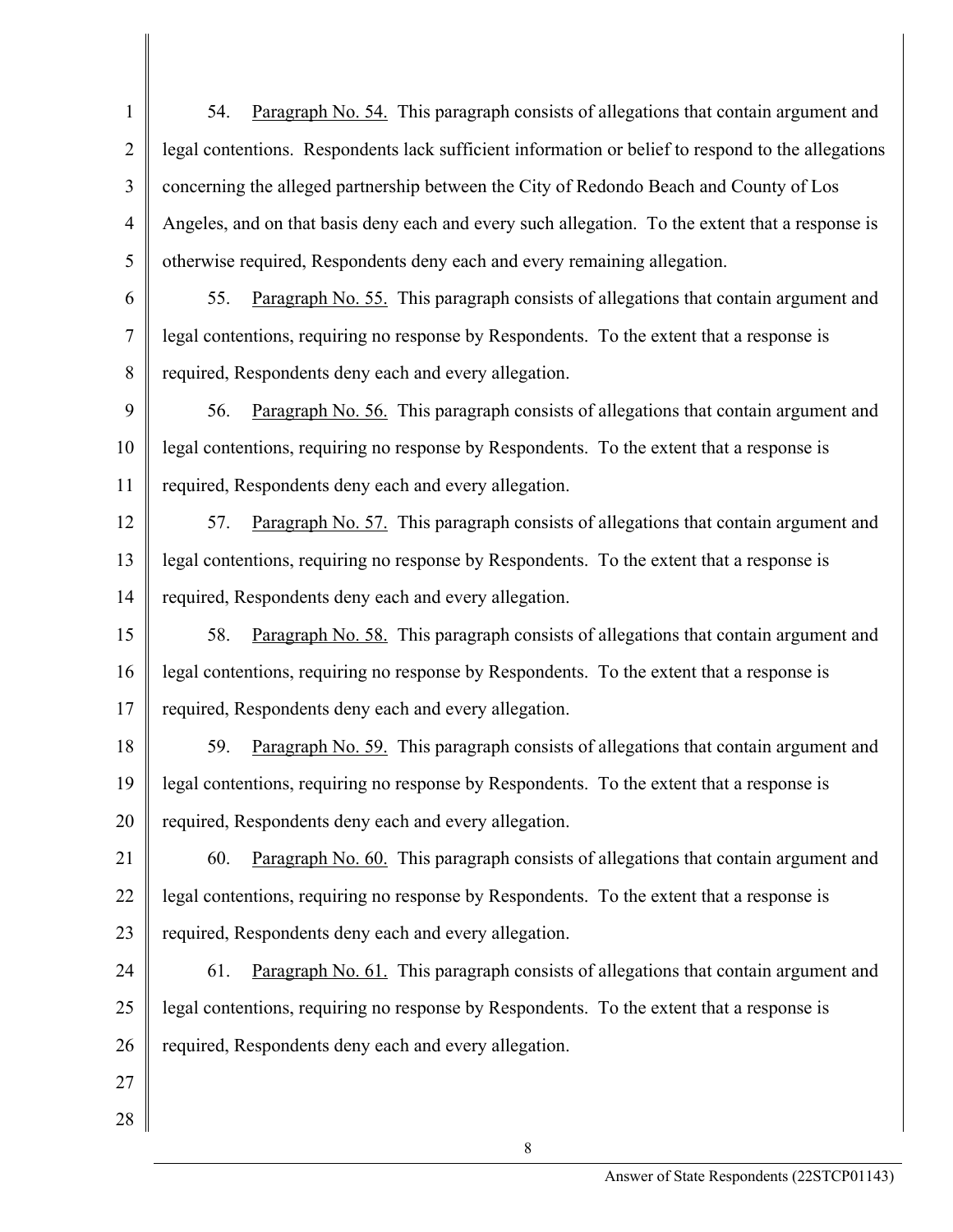- 1 2 3 62. Paragraph No. 62. This paragraph consists of allegations that contain argument and legal contentions, requiring no response by Respondents. To the extent that a response is required, Respondents deny each and every allegation.
- 4 5 6 63. Paragraph No. 63. This paragraph consists of allegations that contain argument and legal contentions, requiring no response by Respondents. To the extent that a response is required, Respondents deny each and every allegation.
- 7 8 9 64. Paragraph No. 64. This paragraph consists of allegations that contain argument and legal contentions, requiring no response by Respondents. To the extent that a response is required, Respondents deny each and every allegation.
- 10 11 12 65. Paragraph No. 65. This paragraph consists of allegations that contain argument and legal contentions, requiring no response by Respondents. To the extent that a response is required, Respondents deny each and every allegation.
- 13 14 15 66. Paragraph No. 66. This paragraph consists of allegations that contain argument and legal contentions, requiring no response by Respondents. To the extent that a response is required, Respondents deny each and every allegation.
- 16 17 18 67. Paragraph No. 67. This paragraph consists of allegations that contain argument and legal contentions, requiring no response by Respondents. To the extent that a response is required, Respondents deny each and every allegation.
- 19 20 68. Paragraph No. 68. Respondents incorporate by reference the answers in Paragraphs 1 through 67 above.
- 21 22 23 69. Paragraph No. 69. This paragraph consists of allegations that contain argument and legal contentions, requiring no response by Respondents. To the extent that a response is required, Respondents deny each and every allegation.
- 24 25 26 70. Paragraph No. 70. This paragraph consists of allegations that contain argument and legal contentions, requiring no response by Respondents. To the extent that a response is required, Respondents deny each and every allegation.
- 27
- 28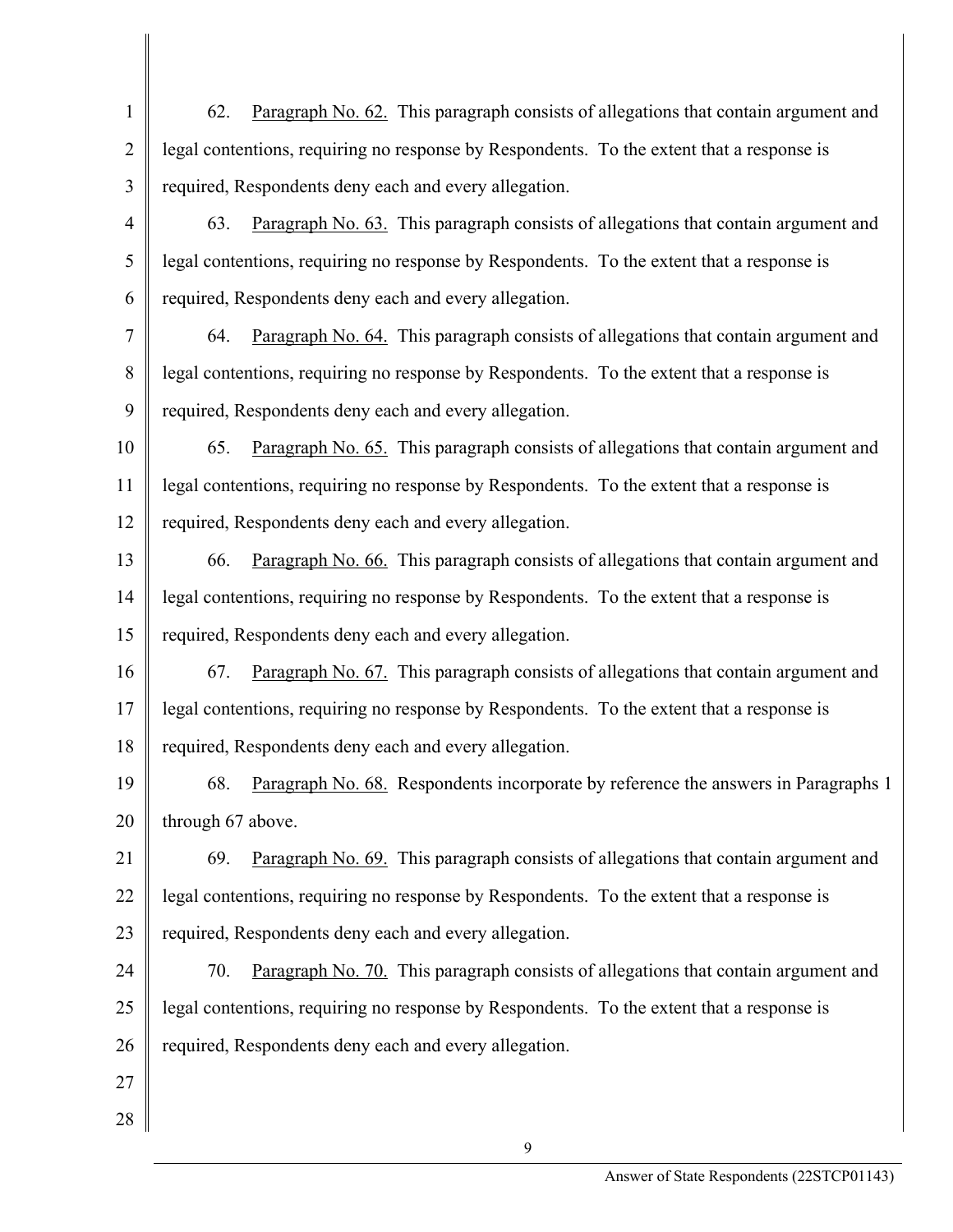| $\mathbf{1}$   | Paragraph No. 71. This paragraph consists of allegations that contain argument and<br>71.    |
|----------------|----------------------------------------------------------------------------------------------|
| $\overline{2}$ | legal contentions, requiring no response by Respondents. To the extent that a response is    |
| 3              | required, Respondents deny each and every allegation.                                        |
| $\overline{4}$ | Prayer for Relief, Paragraphs No. 1 through 5. No response to Petitioner's prayer for relief |
| 5              | is required. Respondents request that the Court deny all relief requested by Petitioner.     |
| 6              | In addition, without admitting any allegations contained in the complaint, Respondents       |
| 7              | assert the following defenses based on information and belief:                               |
| 8              | <b>FIRST DEFENSE</b>                                                                         |
| 9              | The petition fails to state facts sufficient to constitute a cause of action against         |
| 10             | Respondents.                                                                                 |
| 11             | <b>SECOND DEFENSE</b>                                                                        |
| 12             | The petition is barred because the SB 9 addresses a matter of statewide concern and is       |
| 13             | reasonably related and narrowly tailored to addressing that concern.                         |
| 14             | <b>THIRD DEFENSE</b>                                                                         |
| 15             | The petition is barred because Petitioners' claims are not ripe.                             |
| 16             | <b>FOURTH DEFENSE</b>                                                                        |
| 17             | The petition is barred by the doctrines of estoppel, laches, and/or waiver.                  |
| 18             | <b>FIFTH DEFENSE</b>                                                                         |
| 19             | This Court should decline to issue relief as there is an adequate remedy at law.             |
| 20             | <b>SIXTH DEFENSE</b>                                                                         |
| 21             | The petition is barred because Petitioner lacks standing.                                    |
| 22             | <b>SEVENTH DEFENSE</b>                                                                       |
| 23             | This Court should refuse to issue a declaration that is not necessary or proper at the time  |
| 24             | under all the circumstances.                                                                 |
| 25             | <b>EIGHTH DEFENSE</b>                                                                        |
| 26             | "The State of California" is not a proper respondent as the State acts through its officials |
| 27             | and officers. (State of California v. Superior Court (1974) 12 Cal.3d 237, 255.)             |
| 28             |                                                                                              |